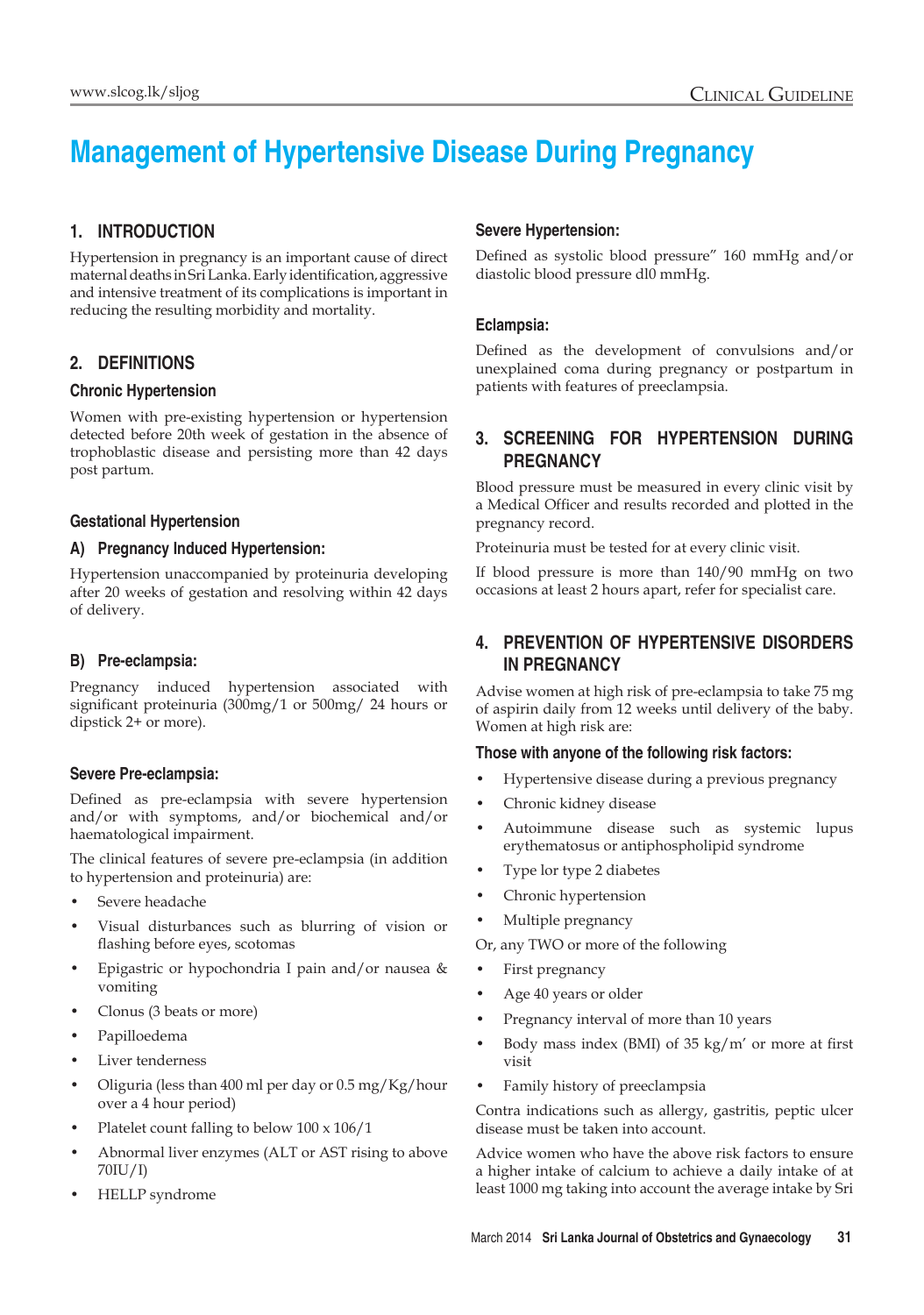Lankan women the recommended supplementation level is 600 mg.

# **5. Management of Chronic Hypertension**

Women with chronic hypertension must be managed in specialist units. Anticipate the development of superimposed pre-eclampsia in these women. This combination adds risks to both mother and baby. ACE inhibitors should be discontinued in women who are planning pregnancy and its use avoided during pregnancy.

# **6. Treatment of mild to moderate hypertension**

Since there is no consensus on the value of treating mild to moderate hypertension, this guideline will not address this issue.

# **6. MANAGEMENT OF SEVERE PRE-ECLAMPSIA**

#### **The basic outline of management**

- Admit to hospital and inform Consultant
- Observe and monitor
- Control blood pressure
- Prevent seizures
- Look for complications such as HELLP / pulmonary oedema/cerebral haemorrhage
- Strict fluid balance
- In utero transfer where necessary and safe
- Timing of Delivery
- Continue vigilance post delivery
- Follow up

## **6.1. General Considerations**

- Severe preeclampsia is a life threatening condition.
- The only known cure is delivery of the baby.
- The immediate task is to determine the urgency to effect delivery.
- Stabilization of the mother's condition within an acceptable time frame prevents maternal complications and may improve fetal condition.
- The management has to be individualized depending on the clinical condition and available resources.
- The dangers will continue into the immediate postpartum period.

## **6.2. Specific Management**

Admit women who have severe preeclampsia and inform the Consultant.

Treat hypertension if:

- Systolic blood pressure  $\geq 160$  mmHg, or if
- Diastolic blood pressure ≥ 110 mm Hg, or if
- Mean arterial pressure ≥ 125 mmHg

Aim to maintain blood pressure at around 130-140/90-100 mmHg.

The main cause of maternal death in severe preeclampsia is poorly controlled systolic hypertension causing cerebral haemorrhage.

A rapid fall in maternal blood pressure as a result of antihypertensive treatment may cause fetal heart rate abnormalities & compromise especially in growth restricted/compromised fetuses.

Where resources allow, it is recommended to monitor fetal heart with continuous CTG during and for 60 minutes after commencing anti-hypertensive therapy.

Aim to stabilize blood pressure before delivery.

## *6.2.1 Anti-hypertensive drugs*

Oral anti hypertensives may be used when the blood pressure is <180/110 mmHg. Blood pressure must be monitored at lS-minute intervals and intravenous anti hypertensives resorted to in case of an adequate response is not obtained within 30 minutes.

The commonly used antihypertensive drugs for acute control are given below. One or the other may be used depending on availability and familiarity.

## *6.2.1.1 Labetalal arally ar intravenausly*

This should be avoided in women with a history of bronchial asthma.

- 200mg orally stat (only if blood pressure is <180/110 mm Hg)
- repeated hourly for up to 4 hours

**or**

- 20 mg IV over two minutes
- Record blood pressure after 10 minutes.
- If either value is still above 160 mm Hg systolic and/ or 110 mmHg diastolic, give 40 mg iv over 2 minutes.
- Record blood pressure after 10 minutes.
- If the blood pressure is still above 160 mm Hg systolic and/or 110 mmHg diastolic, give hydralazine 10 mg iv. For instructions regarding giving a fluid bolus with i.v. hydralazine, see the next section of this guideline.
- If the blood pressure is still above 160 mm Hg systolic and/or 110 mmHg diastolic, start an IV infusion of labetolol, starting at 40 mg/hour, doubling the dose at half hourly intervals as required to a maximum total of 160 mg/hour.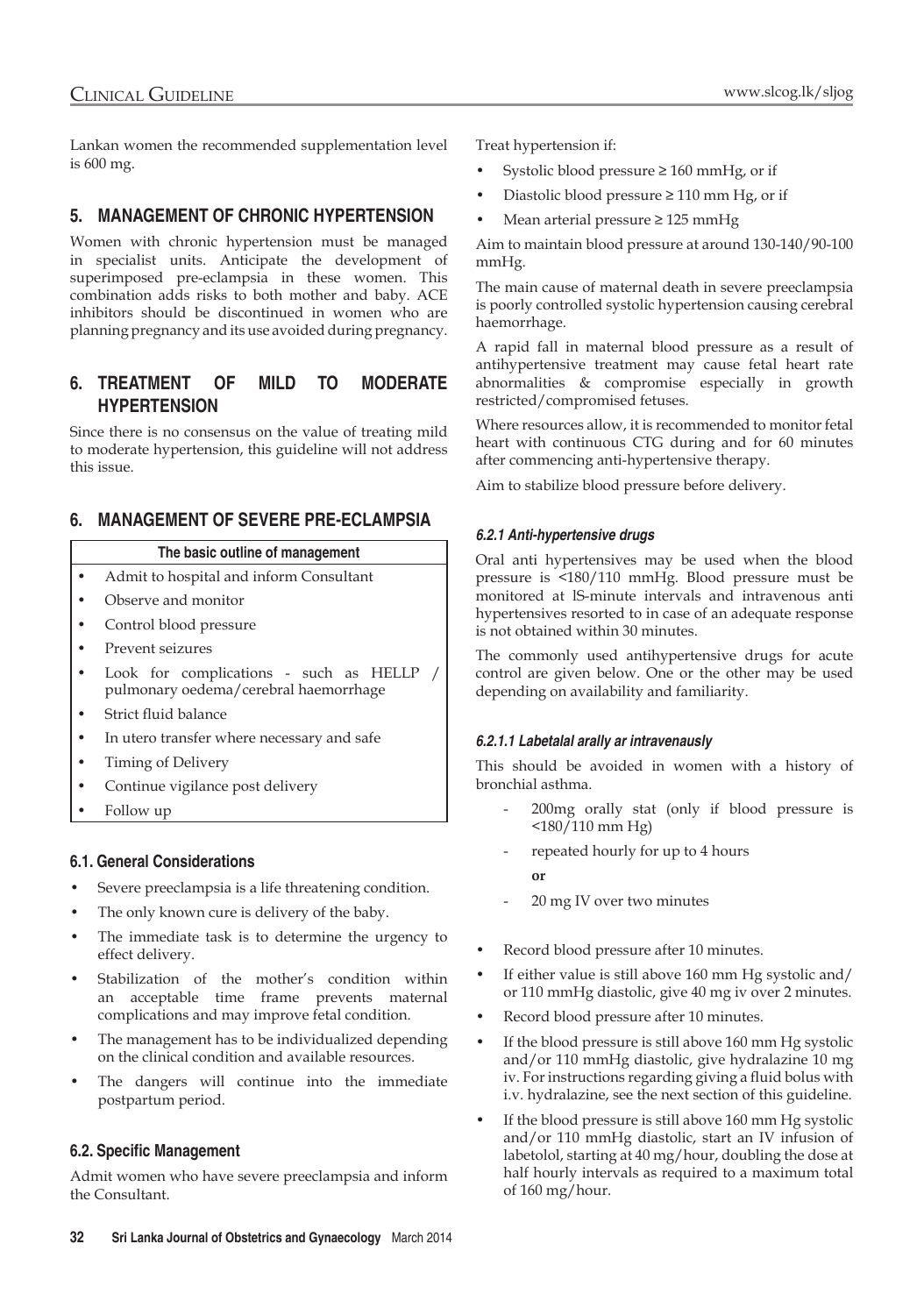Where these measures fail, the mother must be moved to a high-dependency area or an intensive care unit.

If blood pressure is controlled by the above, continue monitoring the blood pressure at lS minute intervals for I hour and at 30 minute intervals thereafter.

Additional bolus doses as described above may be administered if the blood pressure increases above 160 mm Hg systolic and/or 110 mmHg diastolic.

#### *6.2.1.2 Hydralazine intravenausly:*

- 5 10 mg IV bolus over 2 minutes.
- This must be accompanied by a fluid bolus of  $5ml/kg$ of 0.9% sodium chloride or Ringer lactate solution over 30 min, started at the same time as iv hydralazine (this helps vasodilatation & prevents drastic hypotension). This should not be used in the presence of pulmonary oedema.
- Record blood pressure at 15-minute intervals.
- Repeat boluses of  $5 10$  mg IV after a 15-minute interval may be given if necessary up to a maximum of 20 mg (the effect of a single dose can last up to 6 hours).
- If the response to above doses is inadequate, give labetolol bolus doses as described above.
- If no lasting effect with above boluses, consider an infusion of hydralazine 2.0 mg/hour increasing by 0.5 mg/hour as required (2-20 mg/hour usually required).

#### *6.2.1.3 Oral Nifedipine*

- Oral nifedipine may be used where the blood pressure is < 180/110 mm Hg, in asymptomatic patients.
- Give 10 mg orally.
- Repeat at 20-minute intervals up to a maximum of 40 mg.
- If there is no response proceed to intravenous labetalol or hydralazine.

#### *6.2.2 Preventian af canvulsians*

#### *Magnesium sulphate*

- Magnesium sulphate is the anticonvulsant of choice.
- It should be given to any woman with features of impending/imminent eclampsia (presence of clonus, severe headache, visual disturbances, and dizziness) .
- The loading dose may be given even when the status of renal function is uncertain, since it is unlikely that toxic levels of magnesium could be reached with this dose alone.
- Give loading dose of 4 G IV over 10 minutes. There are two methods of giving magnesium sulphate intravenously.
- Diluted to a total volume of 20 ml with 0.9% sodium chloride solution, given via an infusion pump or 'manually'.
- ♦ Diluted to a total volume of 80 ml with 0.9% sodium chloride solution via a burette
- Immediately after the loading dose, start infusion of 1 G IV per hour. Continue this infusion for at least 24 hours after delivery.
- Where there are difficulties with intravenous access, magnesium sulphate may be administered intramuscularly. Give 5 G deep intramuscularly into each buttock with 1 ml of 2% lignocaine in the same syringe.
- If intramuscular magnesium sulphate is continued as maintenance therapy, give 5G to alternate buttocks 4 hourly, with lml of 2% lignocaine in the same syringe.
- Monitor the mother to ensure hourly urine output of 30 ml per hour, respiratory rate >16/ minute, oxygen saturation >90% and presence of patellar reflexes.
- These should be recorded every 30 minutes.
- Should signs of toxicity appear, the antidote is calcium gluconate, 1 G intravenously (10 ml of 10% solution), given over 10 minutes.
- Magnesium sulphate may be used safely in women who have previously received nifedipine.

#### *6.2.3 Fluid Balance*

- Restrict total fluid intake to **80 ml per hour.**
- Accurate recording of fluid balance is essential.
- Selective colloid expansion may be necessary prior to pharmacological vasodilatation to prevent maternal hypotension and fetal compromise or in oliguria with a low central venous pressure.
- The volumes of all drugs administered must be taken into account and appropriate reduction of the volume of crystalloids must be made.
- Colloid (e.g. Hetastarch) should be administered only after discussion with the anaesthetist.
- Diuretics must be restricted to specific instances only e.g. for women with pulmonary oedema.
- Avoid non-steroidal analgesia until fluid recovery.

#### *4.2.4 In utero/neonatal transfer*

- If a Unit does not have access to HDU/ICU or is unable to cope with maternal complications, or with maturity of the baby, it may be appropriate to consider antenatal transfer of the mother.
- However, maternal safety must not be jeopardised and each case should be considered on its clinical merits.
- Steps must be taken to bring down blood pressure